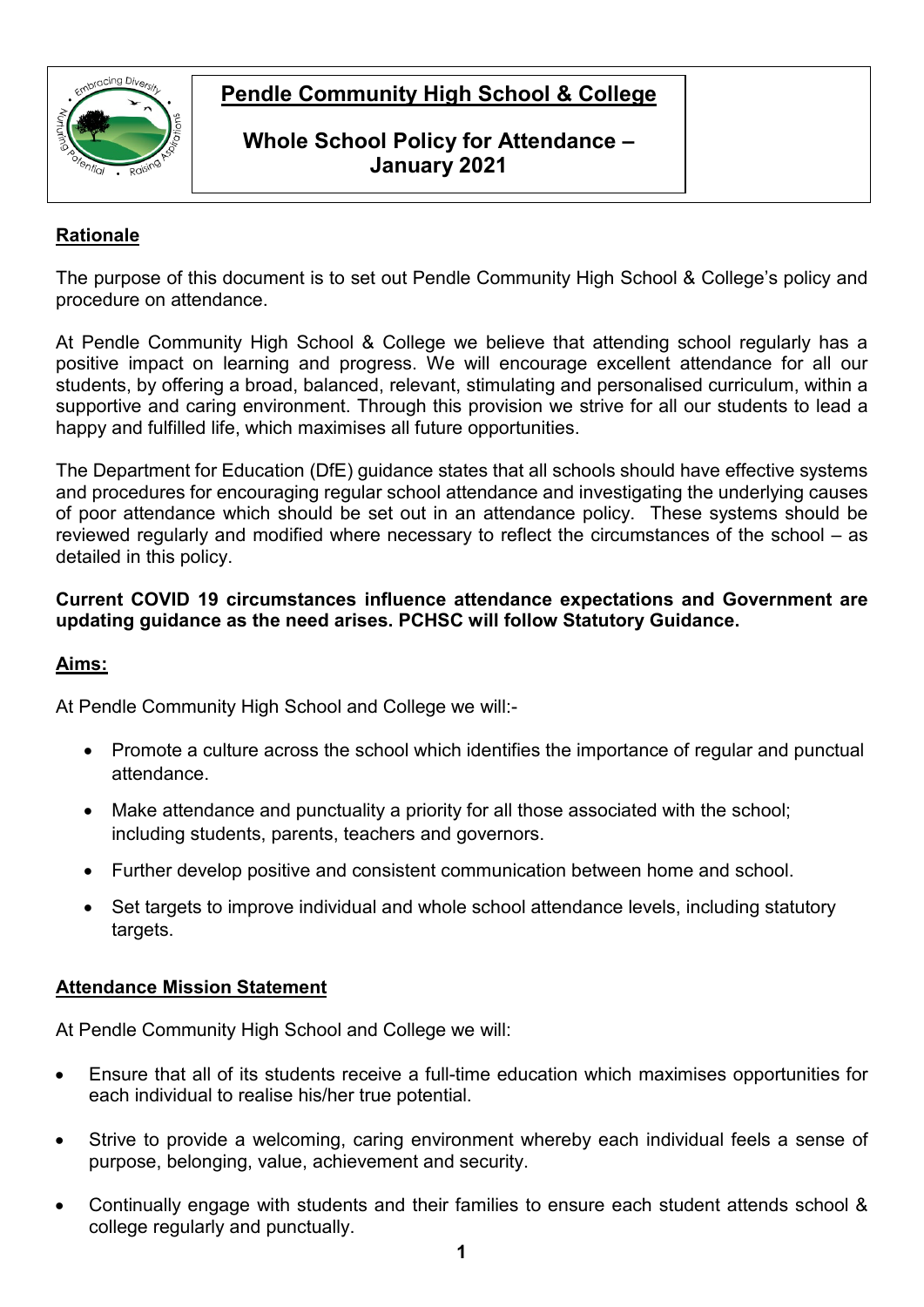

# **Whole School Policy for Attendance – January 2021**

• Establish an effective, efficient communication system to provide guidance, advice and support to students and parents/ carers in relation to all attendance related matters. **Rights, Roles and Responsibilities:**

At Pendle Community High School and College we have a procedural framework which includes specific guidance in relation to supporting regular and punctual attendance. The procedural framework defines agreed roles and responsibilities for:-

- Parents and Carers
- **Students**
- School Staff
- **Governors**

This procedural framework also includes guidance on:-

- **Registration**
- **Punctuality**
- What constitutes unauthorised absence
- Systems for monitoring attendance and punctuality for students
- Systems for dealing with absence
- Criteria and systems for referral to and working with the Early Intervention Team
- Systems for monitoring whole school attendance and action planning
- Appropriate alternative curricular arrangements
- Holidays in Term Time / Extended Leave

### **Leave of Absence**

Following the September 2013 amendment to The Education (Pupil Registration) (England) Regulations 2006, schools cannot authorise any leave other than in exceptional circumstances. In PCHS & C the Senior Leadership Team (i.e. Headteacher, Deputy Headteacher and Assistant Headteachers) are the people authorised by the governing body to make this decision. If the leave is being requested for a holiday, approval should be obtained prior to making any bookings

Pendle Community High School and College actively discourages the taking of any holidays in term time. Any parents/ carers who wish to take leave of absence during term time (other than those related to specialist respite care), must formally request permission in writing from the Headteacher (via the request form obtained from the School Office). For *'exceptional reasons'* only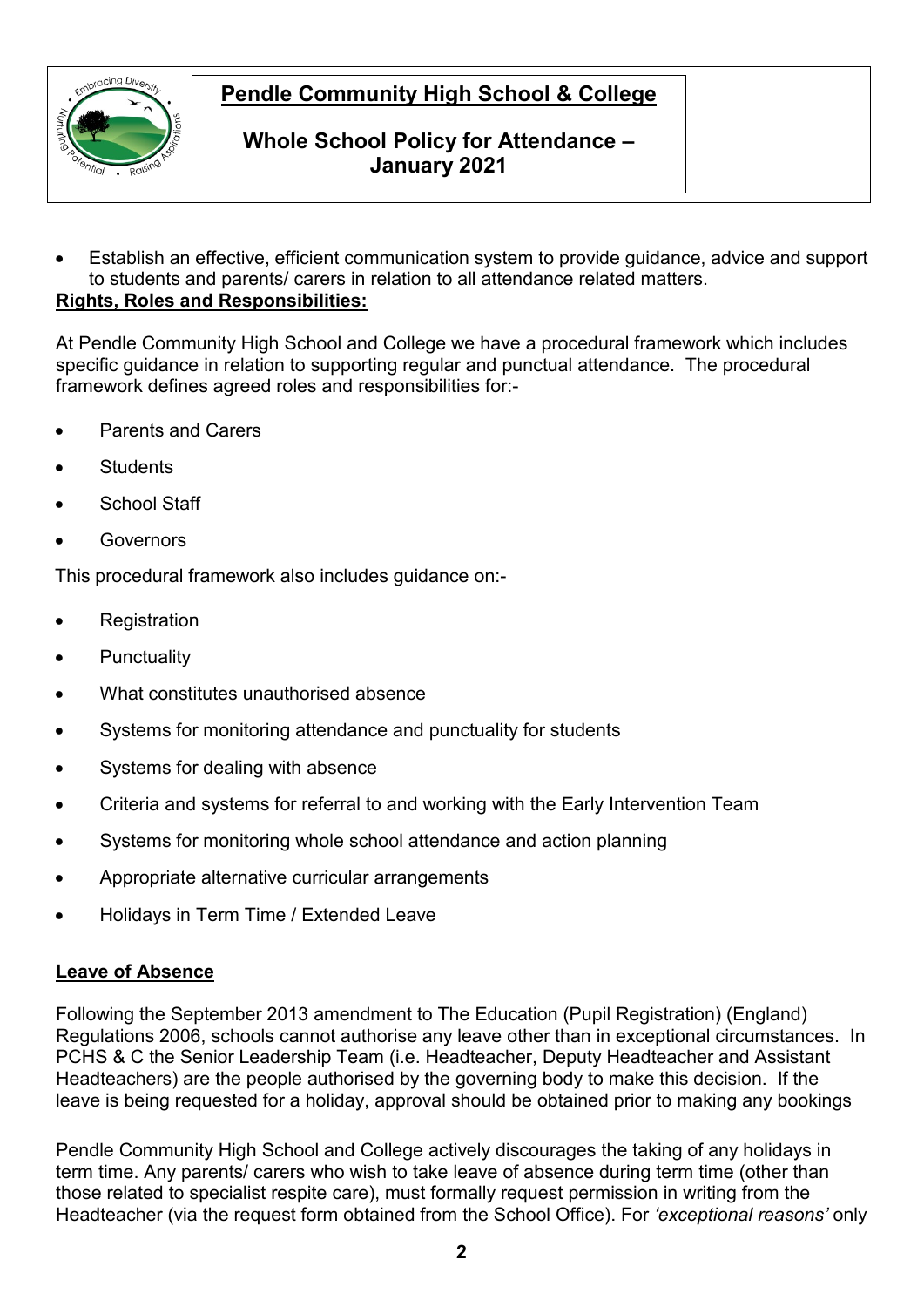

## **Whole School Policy for Attendance – January 2021**

(e.g. a family bereavement), absence may be approved during term time of up to ten school days in any school year. Generally, up to 5 days unauthorised absence per academic year would not trigger a fine. However, 6 or more days would, unless exceptional circumstances e.g. going abroad for specialist medical treatment not available in this country.

Pendle Community High School and College will authorise one day's leave per religious festival e.g. EID, but no more than 3 days in one academic year, unless there are exceptional circumstances. Parents/ carers must request this leave of absence in advance unless there are exceptional circumstances.

### **Use of Penalty Notices**

Pendle Community High School and College will (unless there are exceptional circumstances) request that the Local Authority issue Penalty Notices in respect of unauthorised absence. This includes Leave of Absence which are taken without a prior request being made and those taken after a prior request has been made and parents have been informed that the period of absence would be classed as unauthorised by the holiday being taken regardless of this advice. Generally, up to 5 days unauthorised absence would not trigger a fine. However, 6 or more days would, unless exceptional circumstances e.g. going abroad for specialist medical treatment not available in this country. Pendle Community High School and College will also request that the Local Authority issue a Penalty Notice for days taken in excess of the agreed period of leave without good reason, (once again unless exceptional circumstances are evident).

### **Persistent Absence**

The minimum attendance level which is expected by all students nationally is 95%. If an attendance falls below this level the school will consider whether it is appropriate to offer support in order to improve the situation or to make an allowance for exceptional circumstances i.e. ill health or particular special needs applicable to the named student.

Both local and central government pay particular attention to reducing the number of students who fall into the absence category (PA). A student becomes a persistent absentee when their attendance falls below 80% at any point during the school year; whether the absences are authorised or unauthorised. When attendance nears this level children miss significant amounts of schooling and their education progress may be put at risk. We need parents' full support in ensuring that attendance does not reach this level. The school recognises that a percentage of pupils have a higher absence level due to complex medical conditions and consequently will not be referred. However, if for any other reason a child's attendance does fall into this category, parents will be asked to do what they can to improve the situation.

Families will be supported to improve the attendance of their child by the school's senior leadership team and direct support from the Family Liaison officer or if appropriate school nurse. The support may involve the need for parents, and children of an appropriate age, to agree to a parenting contract. Due to the seriousness of PA status it is highly likely that such cases will be referred to a local government attendance officer in the Early Intervention Team. All absence (including persistent absenteeism) is reported to LCC through the termly 'census'.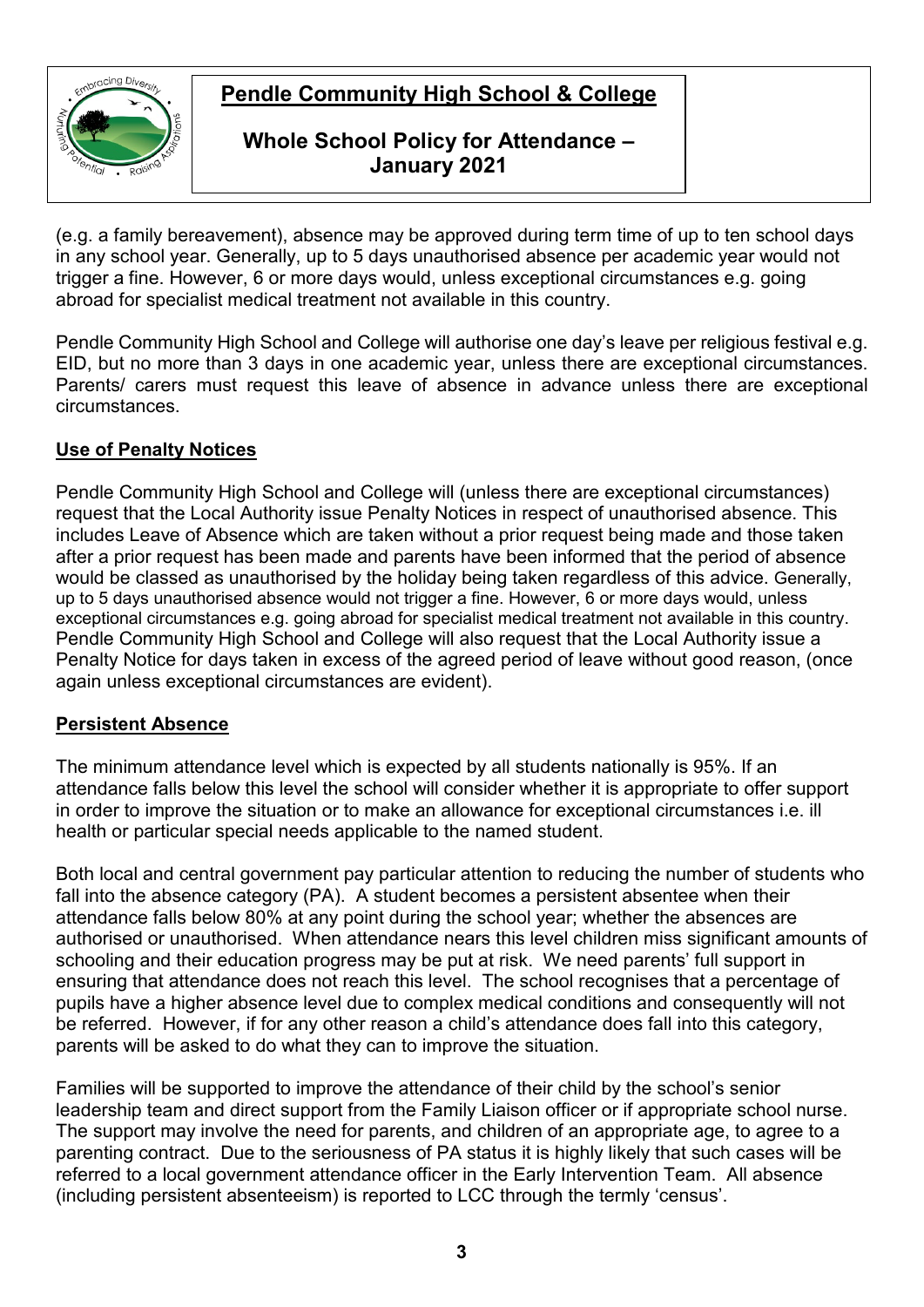



## **Whole School Policy for Attendance – January 2021**

# **Truancy**

Truancy is being absent for any part of the day without permission or authorised reason. In addition to regular attendance, Pendle Community High School and College staff are concerned about each student's safety, welfare and happiness. Therefore, in the unlikely event that there is a concern that a young person might be truanting, parents/ carers will be contacted immediately by phone. Parents/ carers are then actively encouraged to bring their child to school so that reasons for the child not wanting to attend can be discussed and hopefully resolved. In the event of not being able to talk to the parent then the Deputy Headteacher will talk to the child concerned to find out if there are any worries or problems in school that might make that child not want to attend. If there are, then these are discussed with the Form/ College Tutor and appropriate action is taken. If this support does not improve the truancy with immediate effect, clear bespoke plans will be negotiated and agreed between the student, parent/carer and Deputy Headteacher/ Headteacher. A pupil's truancy may come to light through a Truancy Sweep, which is a joint operation undertaken by the Police and Lancashire County Council.

### **Children Missing from Education**

A child missing from education is a potential sign of abuse or neglect. The following guidance is therefore adopted by PCHS&C – based directly from Children Missing Education – Statutory Guidance for Local Authorities September 2016.

PCHS&C will enter pupils on the admission register at the beginning of the first day on which the school has agreed, or been notified, that the pupil will attend the school. If a pupil fails to attend on the agreed or notified date, class based staff will undertake reasonable enquiries to establish the child's whereabouts and consider notifying the local authority at the earliest opportunity.

If pupils have missed ten school days or more without permission, and/or pupils' have ongoing significant poor attendance, PCHS&C will inform Lancashire County Council.

Where a pupil has not returned to school for ten days after an authorised absence or remains absent from school without authorisation for twenty consecutive school days (with no reasonable grounds to believe that the pupil is unable to attend because of sickness or unavoidable cause), PCHS&C can remove the pupil from the admission register. This will only take place once the school and the local authority have failed, after jointly making reasonable enquiries, to establish the whereabouts of the child.

### **Partnership Working**

Pendle Community High School and College will work with the Early Intervention Team, and other support agencies as appropriate to ensure regular attendance at school.

### **Monitoring, Analysis , Action Planning:**

Pendle Community High School and College use electronic systems for monitoring attendance at both individual student and whole school level, and will analyse patterns and trends of nonattendance to inform future action planning and target setting in respect of whole school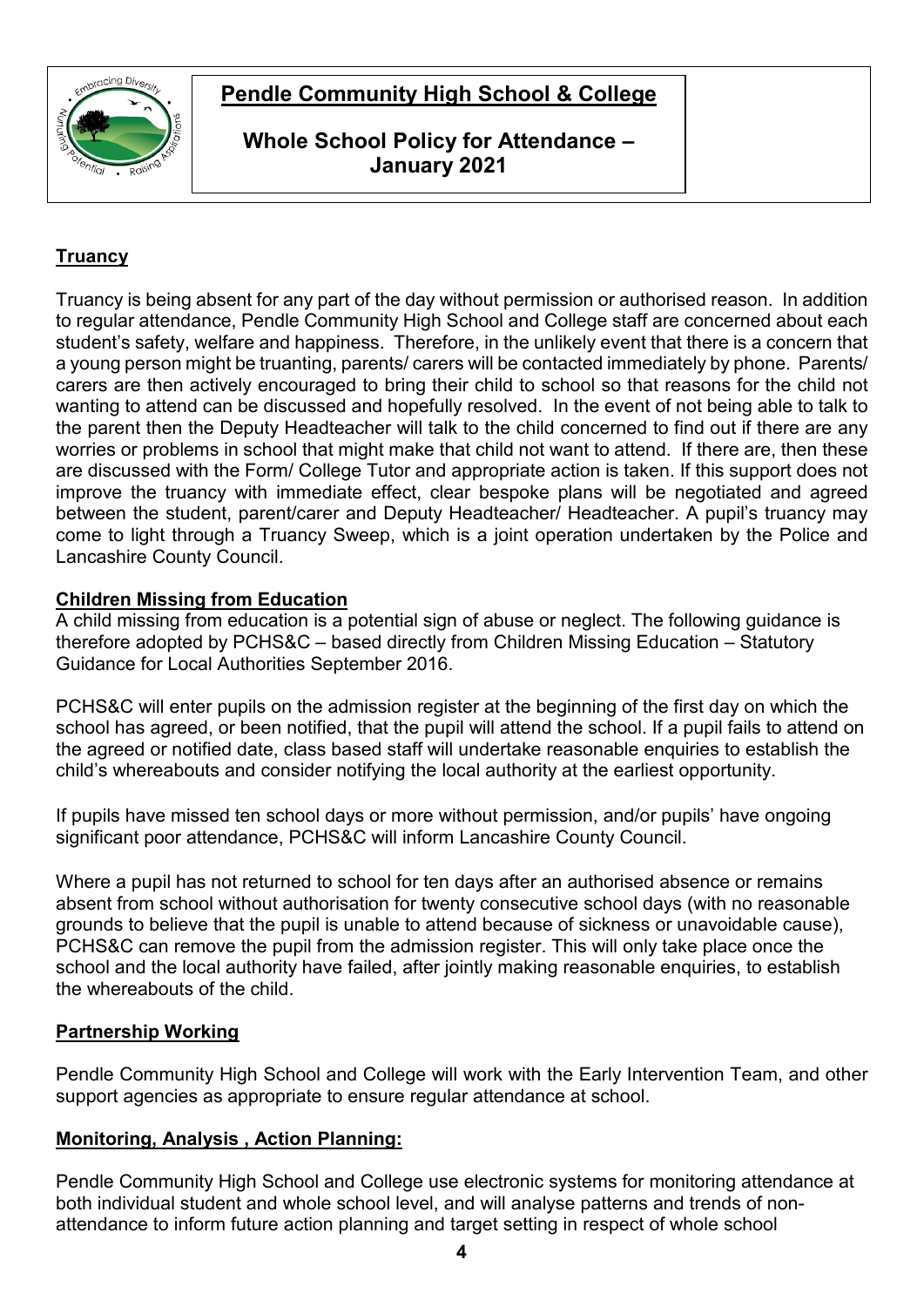

# **Whole School Policy for Attendance – January 2021**

attendance matters. In addition to the follow up of absences on a daily basis, attendance is monitored weekly by the Deputy Headteacher or Family liaison officer and issues are discussed and actions planned as part of the safeguarding supervision group.

# **Review of the Whole School Attendance Policy:**

Pendle Community High School and College and Governors will review this policy annually.

## **WHOLE SCHOOL ATTENDANCE POLICY PROCEDURAL FRAMEWORK**

This section of the document forms part of PCHS & C's Whole School Attendance Policy. It sets out the rights, roles and responsibilities for parents/ carers; students, school staff and Governors, and the systems and procedures in place to identify how the school will deliver its aims in respect of regular and punctual attendance. It will be reviewed annually.

PCHS & C believes that it is important that Parents and Carers, Pupils, School Staff and Governors all work in partnership to encourage good attendance for all pupils. Commitment to our successful partnership is dependent on an effective, efficient system of communication; realistic expectations, mutual respect; trust and cooperation.

The following is a summary of the rights, roles and responsibilities for individual groups of stakeholders.

### **Parent/ Carers(s) are expected to:-**

- **Provide updated contact details**
- Contact school/ college by telephone on the first day their child is absent and with a clear reason for absence
- **Promptly return reply slips attached to letters sent home**
- Follow the procedures for requests for Extended Leave of Absence
- Attend school events, meetings (including Annual Reviews) and parents' evenings
- Support/ participate in school activities

### **Students are expected to:**

- Attend school/ college regularly and punctually
- Wear the correct school uniform or appropriate clothing for college.
- Have the correct equipment for PE and swimming
- Be a positive member of the school/ college community
- Make the most of the opportunities school/ college has to offer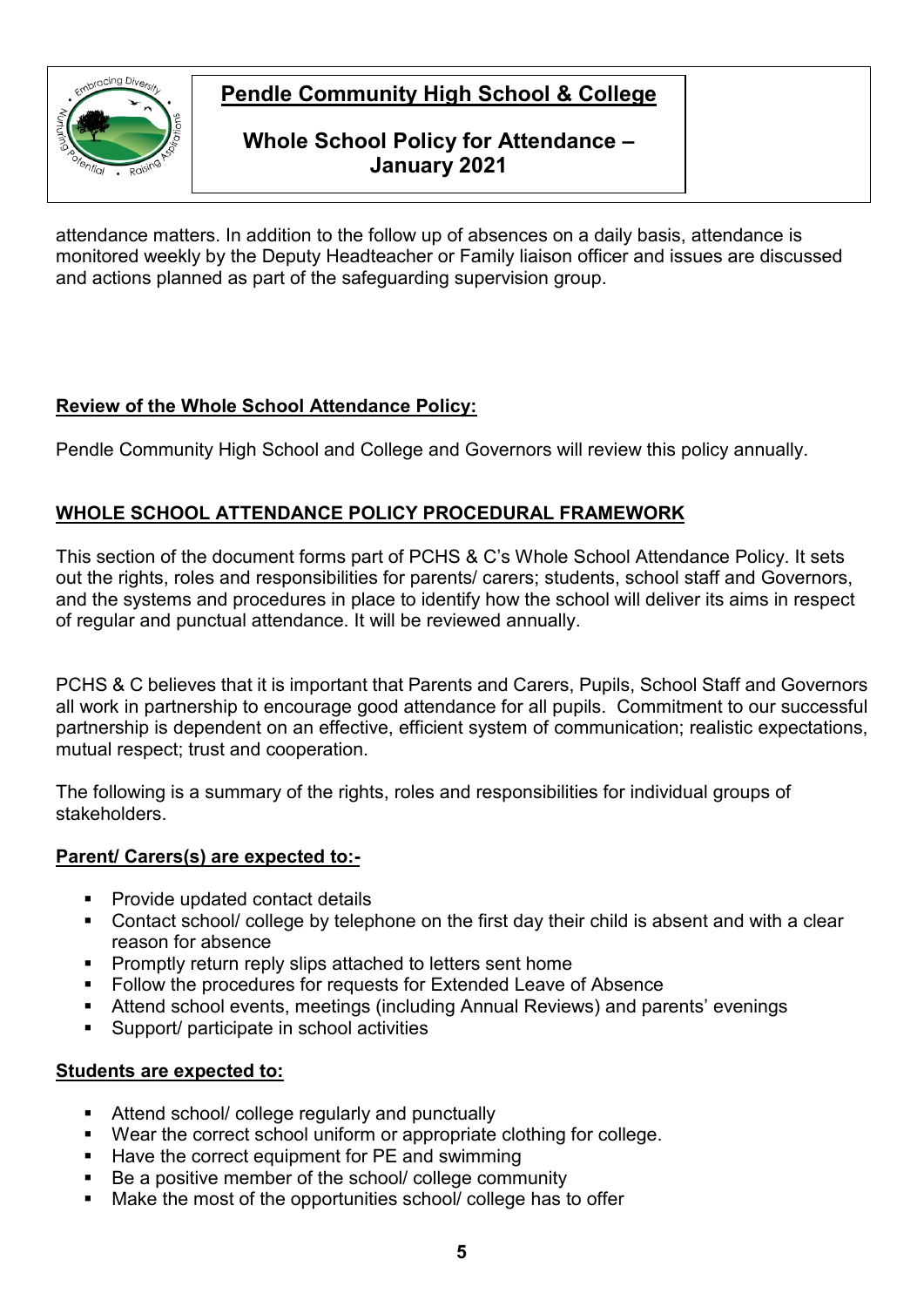

# **Whole School Policy for Attendance – January 2021**

### **Pupils and parent(s) can expect school to:-**

- Have in place an accurate and efficient system for recording absence
- Have designated staff who initiate/ follow up enquiries if a student is absent without known cause
- Offer appointments to discuss/follow up areas of concern
- **Treat information confidentially and with respect i.e. shared only on a 'need to know basis'**
- Actively encourage and reward regular attendance and punctuality
- Advise, assist and support students and their families; enlisting the professional help of other agencies if and when required
- Keep students and parents/carers aware of progress

### **Office Administrators are expected to:-**

- Record and notify Form/ College teams when taking a message from parents/ carers
- Keep accurate records to assist with the collection of absence data
- **Provide with each Annual Review 'an Attendance Register'**

### **Form/ College Teams are expected to:-**

- Make contact with Parent/ Carers on the first day of absence if no information has been received
- Record attendance in the class registers at the beginning of the morning and afternoon session and to return the register to the office on both occasions.
- Use the appropriate symbols to record absence in line with LA Policy and as stipulated in the register
- Contact parents directly if they have any concerns about attendance.
- Report any concerns about absence to the Deputy Headteacher
- Circulate information to the Deputy Headteacher and the Administration Team by email or if appropriate a Record of Discussion

### **Deputy Headteacher is expected to:-**

- Regularly liaise with the Local Authority concerning attendance issues
- Contact parents/ carers if the reasons are not known for a student's absence and the absence has been for more than 3 consecutive days
- Assist the administrative staff with the compilation of attendance data
- Monitor registers regularly to ensure they have been completed correctly
- Report attendance concerns to the Headteacher
- Meet with parents regarding attendance concerns

### **Headteacher is expected to:-**

 Actively promote the high importance of attendance with parents/ carers and students from non-prejudicial visits and from transitional meetings onwards, and regularly throughout their education.